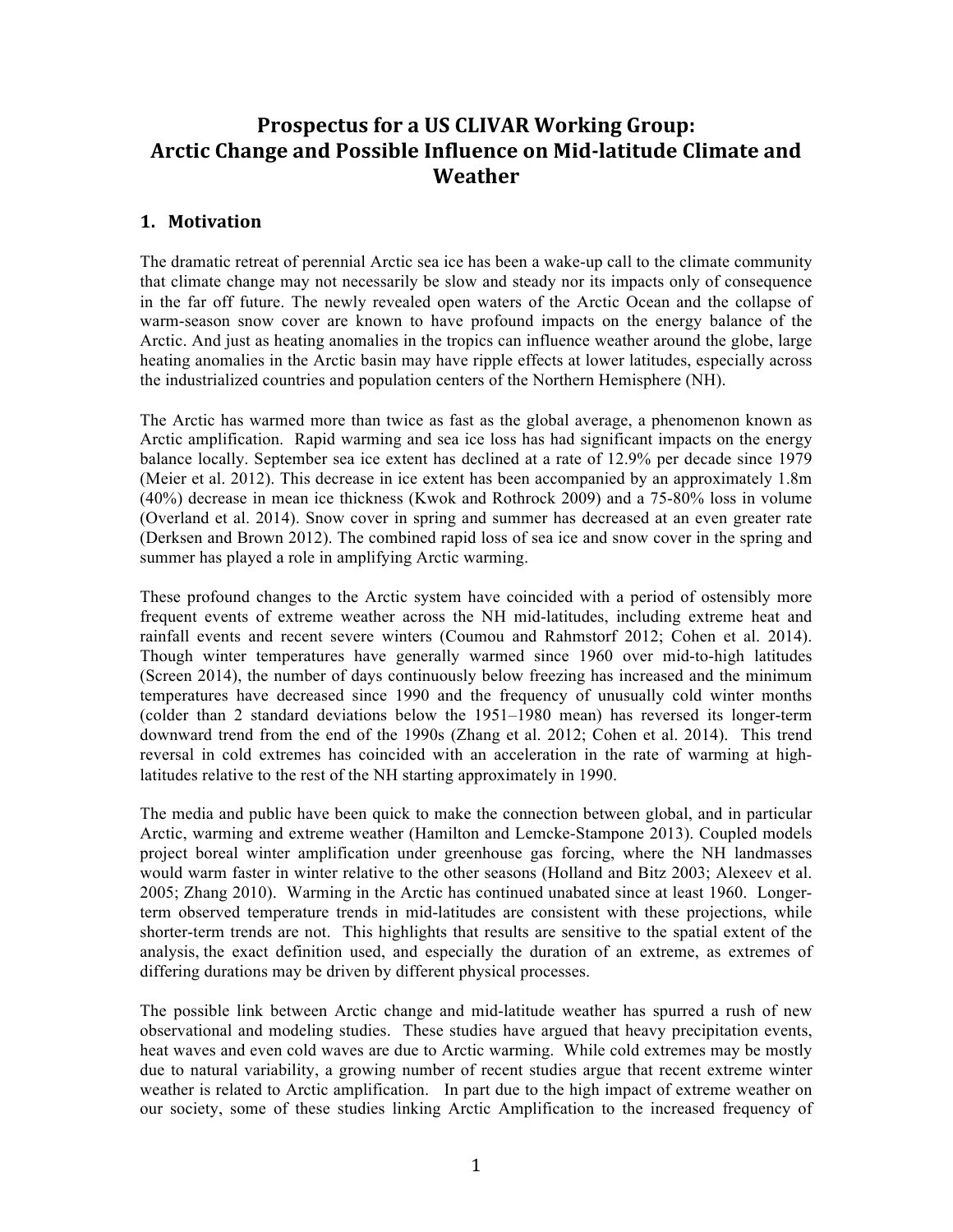extreme weather have garnered public and media attention. This in turn has resulted in a number of workshops trying to frame the problem and laying the groundwork to improve our understanding of Arctic-mid-latitude linkages and accurate attribution of extreme weather events. These workshops include a National Academy of Sciences (NAS) workshop in Washington DC in September 2013, a NOAA Arctic workshop in Boulder in May 2014, and international workshops in Reykjavik, Iceland, in November 2013 and Barcelona, Spain, in December 2014.

The NAS workshop reviewed existing research results and indicated complications and uncertainties in testing the hypothesized Arctic-midlatitude linkage due to inconsistent observations and modeling results, as well as the short time period. The workshop acknowledged that the hypothesized linkage between Arctic warming and midlatitude weather pattern is still in its research infancy. The workshop in Reykjavik recommended more rigorous hemispheric and regional case studies of changes in jet-stream variability and extreme events, examination of multiple individual ensemble members from modeling studies, a better understanding of climatemodel biases in response to Arctic sea-ice loss, and a clearer attribution of the recent sea-ice decline as well as of extreme weather events. At the NOAA Arctic workshop in Boulder and in a recent review article (Cohen et al. 2014), it was concluded that we lack an understanding of the coupling between Arctic variability and midlatitude weather and that there are strongly differing opinions on the linkages including the influence of tropics. Furthermore the number one suggested action item at the NOAA workshop related to Arctic-mid-latitude linkages was to draft a synthesis report on the topic outlining what is currently known and unknown on this topic. The most recent workshop in Barcelona recommended a better understanding of the links between the Arctic and lower latitudes and to what extent future investments in forecasting system development in polar regions (e.g., observing system and coupled models) can provide benefit for the prediction of weather and climate in lower latitudes. *Although these workshops identified existing problems and difficulties, and provided broad recommendations, they did not synthesize the diversified research results to identify where community consensus and gaps exist. Through the three-year efforts of this proposed working group, we will use the outcome of these workshops and newly planned activities to guide the synthesis efforts, coordinate on-going research to fill out key gaps, and provide specific recommendations for accelerating scientific progress.*

This topic is highly relevant and timely to US CLIVAR. The subject of Arctic-mid latitude linkages is strongly related to the three of the four US CLIVAR research challenges in the new science plan posed on 1) predictability of high-latitude climate variability, 2) decadal variability and the question of the warming hiatus and 3) climate extremes. The summer publication of the US CLIVAR newsletter Variations was dedicated to the topic; Predictability of Arctic Climate Variability, and the guest editor is one of the proposing co-chairs. There is much interest from the climate community and the public in this topic and momentum has been growing for leadership and to commit resources to increase our knowledge on this important topic.

# **2. Objectives,\*Tasks, Timeline**

The main objectives of the working group are:

- 1) Assess and synthesize existing knowledge on the links between Arctic climate change and mid-latitude weather variability including weather extremes;
- 2) Identify key questions and knowledge gaps, with a particular an attention on physical processes and scale interactions considering the relatively short time period and multiple components included in the hypothesized linkages;
- 3) Propose or recommend targeted measurements that will allow better understanding of Arctic climate variability and surface-atmosphere coupling;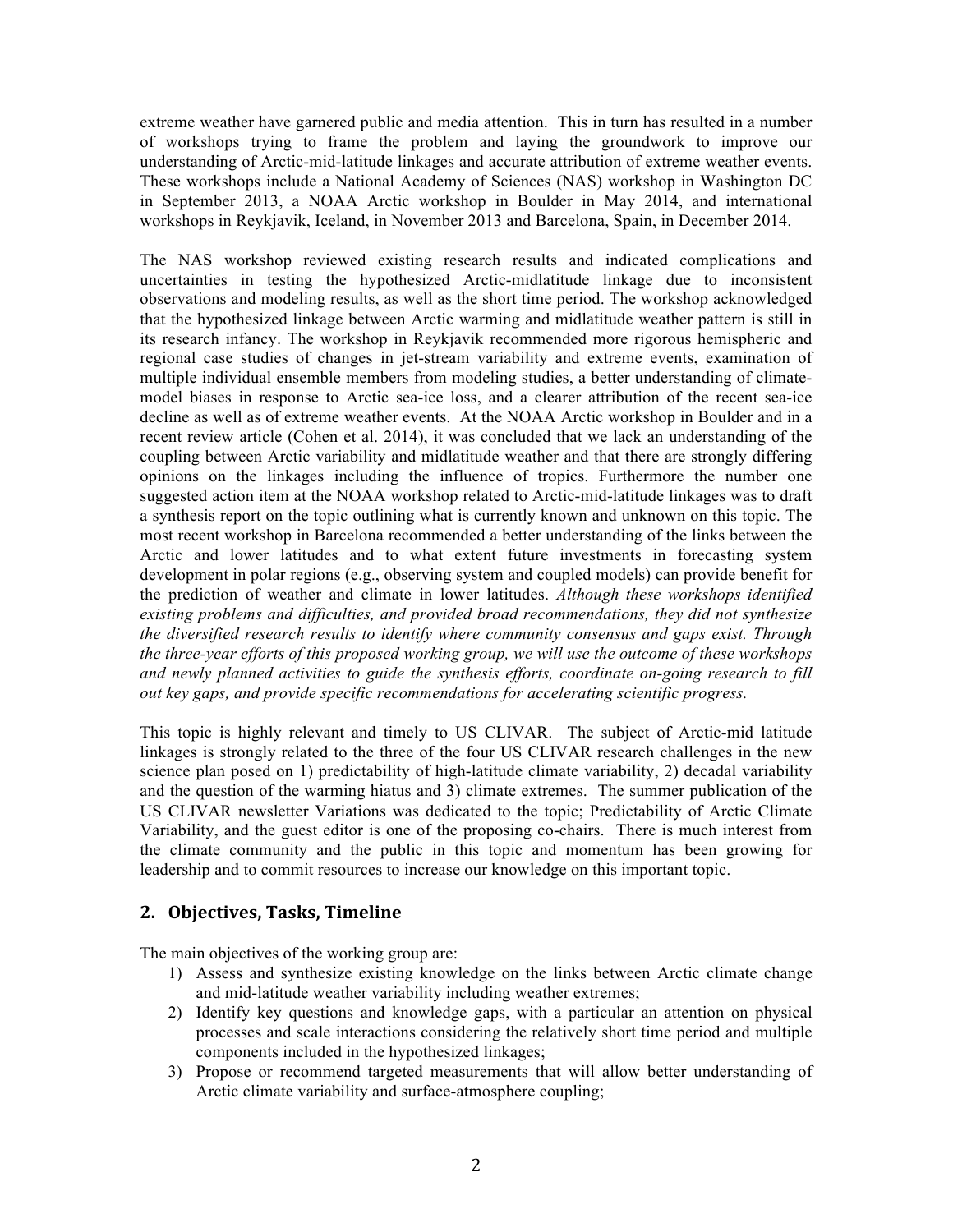- 4) Provide a preliminary assessment of the ability of current models to reproduce the correct relationship between Arctic and mid-latitude weather and climate variability. Small sample size in the observations remain a challenge, therefore modeling studies are needed to test for significance;
- 5) Coordinate our efforts with those of other national and international programs, such as SEARCH (Study of Environmental Arctic Change), CliC (Climate and Cryosphere), and IASC (International Arctic Science Committee), by including their members among our WG, in teleconferences, and possibly joint meetings; and
- 6) Inform funding agencies through US CLIVAR Interagency Group and the IARPC (Interagency Arctic Research Policy Committee) of opportunities for advancing scientific understanding of Arctic influences on midlatitude climate.

The proposed specific tasks are:

- 1) Assess and synthesize existing research and identify key knowledge gaps.
- 2) Begin to implement recommendations by previous workshops and conduct/include new research activity on the topic. Coordinated and standardized modeling studies of sea ice loss on the climate will be conducted through the WG members among various modeling groups. Extreme weather is driven by synoptic systems though large-scale circulation may play a steering role (e.g., Zhang et al. 2004; Zhang et al. 2012). However, storm track dynamics and scale interactions were missing pieces in the previous workshops, which will be included in this proposed research and synthesis effort.
- 3) Address the challenge of small sample size from the observations. Available proxy data and modeling data will be used to supplement observational data. Identify and recommend needed measurements to enhance current datasets. Also artificial data can be generated through bootstrapping and Monte Carlo simulations. We will also assess possible process studies of large-scale sea ice-atmosphere coupling.
- 4) Provide a preliminary assessment of where the current climate models stand in their simulation of Arctic-midlatitude coupling at different temporal and spatial scales.
- 5) Organize bi-monthly teleconferences on progress, and WG meeting coincident with US CLIVAR summits.
- 6) Convene a workshop to facilitate community engagement in assessing and synthesizing understanding, gaps, and opportunities.
- 7) Draft and submit a white paper/review article summarizing workshop and working group findings and recommendations for publication. The article will examine different ways the Arctic and mid-latitudes could be coupled, how the Arctic may influence the frequency of extreme events, how to standardize the identification of extremes, what limitations of data sets and models are, and identify knowledge gaps (dynamical mechanisms, ocean-ice-atmosphere coupling, seasonality, storm track dynamics, scale interactions, etc.).

#### Timeline:

Year 1: Plan WG activities, finalize bi-monthly teleconference schedules, review research accomplishments, and identify key scientific questions that have not been answered;

Year 2: Prepare and organize the planned workshop, draft the review article/white paper, and coordinate and conduct the preliminary assessment of climate models; and

Year 3: Finalize and submit the review article/white paper for publication, report the WG results to the PPAI and POS panel and the US CLIVAR Summit, and propose physical processes targeting for future field measurements.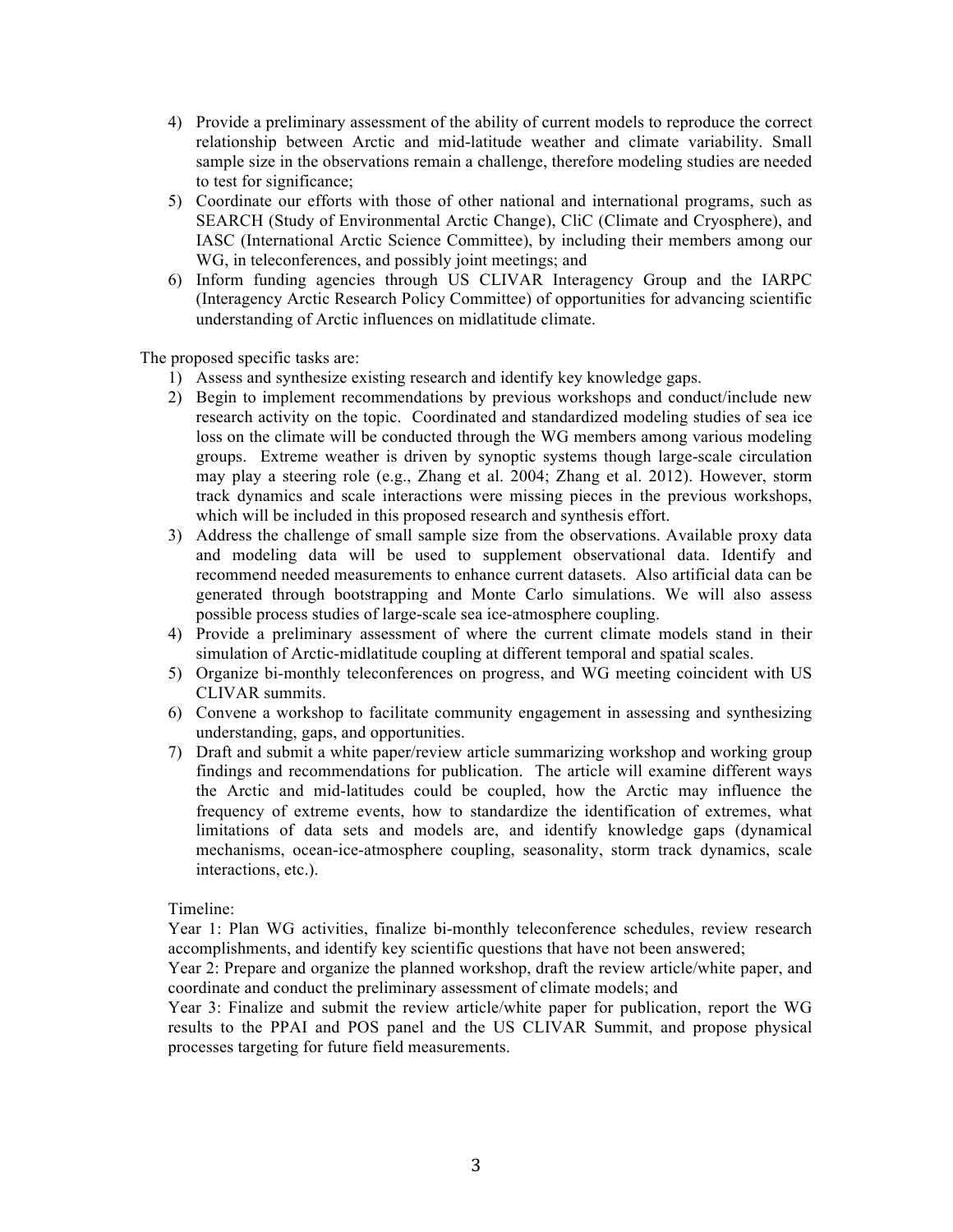## **3. Publications\*and\*Outreach**

We anticipate that a refereed journal paper that synthesizes the state of our knowledge on the linkage between Arctic and mid-latitude climate and its potential influence on extreme weather events will result from the proposed WG efforts. Outreach will be accomplished through presentations to US CLIVAR, the program newsletter Variations, the planned workshop, as well as other conferences and meetings (such as AGU or AMS annual meeting).

## **4. Reporting\*Plan**

By helping to improve our understanding of the influence of Arctic ocean/sea ice variability has on weather (including extremes) and climate across different spatial and time scales, and to operationalize this information into improved predictions and projections, this WG has relevance to all of the stated goals of US CLIVAR (page viii of the Science Plan). The topic is also highly relevant to each of the three US CLIVAR panels:

- a) POS mission is to improve understanding of climate variations in the past, present and future, and to develop syntheses of critical climate parameters while sustaining and improving the global climate observing system.
- b) PSMI mission is to reduce uncertainties in the general circulation models used for climate simulations through an improved understanding and representation of the physical processes governing climate and its variation.
- c) PPAI mission is to foster improved practices in the provision, validation and uses of climate information and forecasts through coordinated participation within the US and international climate science and applications communities.

Several members of the POS and PPAI panels jointly created the idea for this WG and therefore we propose to report our progress to both of these panels and seek their advice and support. We further propose to report on our progress at the annual US CLIVAR summits, SSC, and panel meetings, as appropriate.

## **5.** Leadership and Suggested Membership

Judah Cohen of PPAI and Xiangdong Zhang of POS will be co-chairs. Cohen was guest editor of the most recent US CLIVAR Variations on the topic of Predictability of Arctic Climate Variability and was first author on a review article on Arctic linkages to extreme mid-latitude weather. Xiangdong Zhang has conducted extensive studies about Arctic climate, and Arcticlower latitude interactions and has organized a workshop sponsored by the WCRP/CliC and NSF Arctic Program in 2010 to synthesize state-of-knowledge about systematic changes in the Arctic.

| Scientist              | Affiliation                  | Expertise                         |
|------------------------|------------------------------|-----------------------------------|
| Jennifer Francis       | <b>Rutgers University</b>    | Arctic climate - O                |
| James Overland         | <b>NOAA/PMEL</b>             | Arctic $\sim$ O                   |
| Uma Bhatt (SEARCH)     | University of Alaska         | Arctic climate - O                |
| Emily Riddle (ECS)     | University of Massachusetts  | Climate variability - M           |
| Yannick Peings (ECS)   | University of California     | Ice-snow-atmosphere coupling - M  |
| Julienne Stroeve       | <b>NSIDC</b>                 | Sea ice -O                        |
| Ignatius Rigor         | University of Washington/APL | Coordinator IAPB program - O      |
| Elizabeth Barnes (ECS) | Colorado State University    | Atmospheric dynamics - M          |
| Ron Kwok               | NASA/JPL                     | Remote sensing/Arctic climate - O |
| Wieslaw Maslowski      | Naval Postgraduate School    | Arctic Oceanography - M           |
| Mike Wallace           | University of Washington     | Climate dynamics - B              |
| Cecilia Bitz           | University of Washington     | Sea ice - M                       |

Other proposed members and their focus: observations (O), modeling (M) or both (B). Core members listed above and alternate/contributing and international (IM) members listed below second double line.